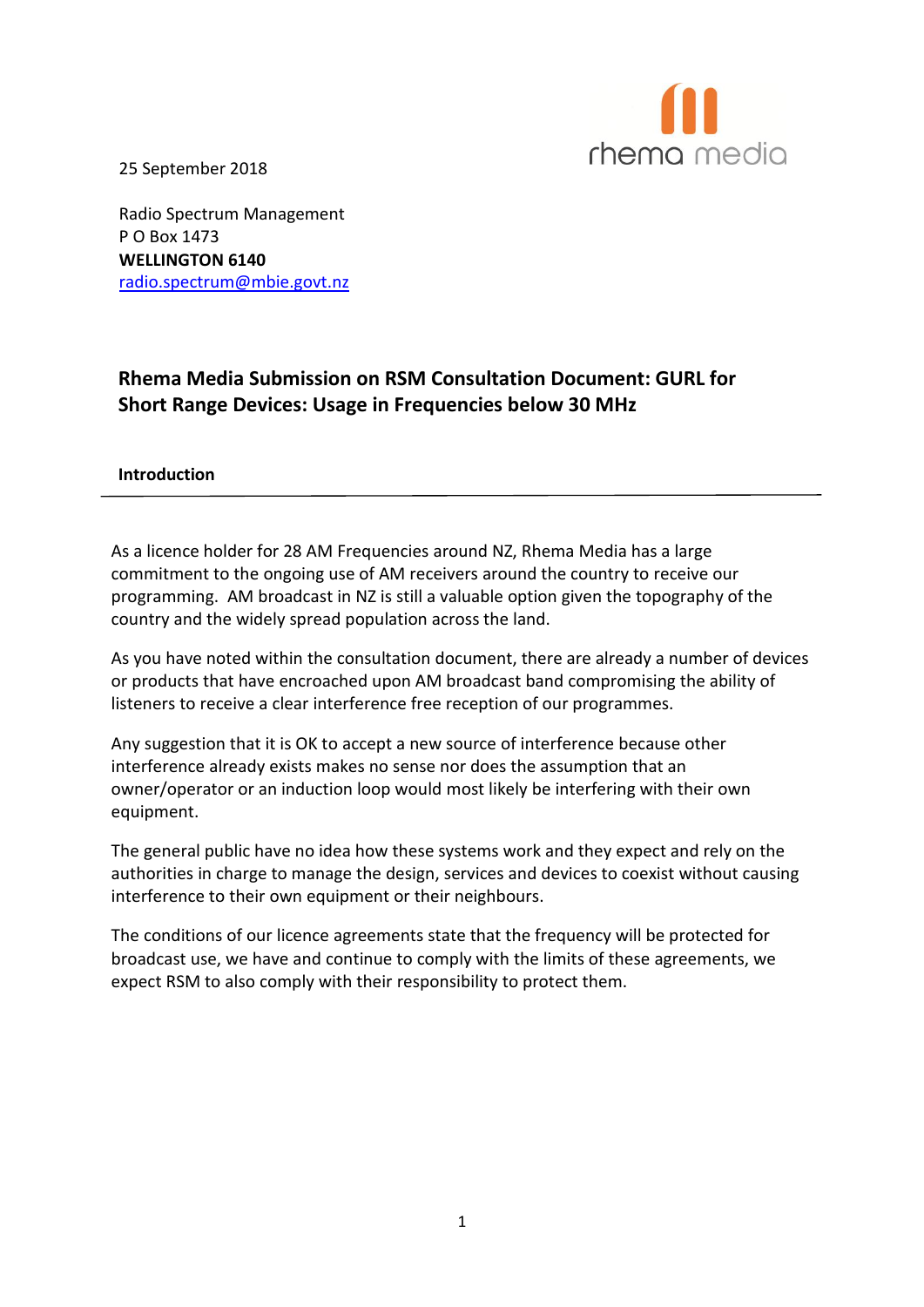#### **2.1 WPT Systems**

### **Q1**. *Should other international standards also be considered for equipment conformance in relation to WPT systems?*

Rhema Media have no comment on this question and expect that NZ would, where possible, use the appropriate international standard.

#### **2.2 Inductive Loop Systems**

# **Q2**. *Should other international standards also be considered for equipment conformance in relation to inductive loop systems below 30 MHz?*

Rhema Media have not investigated what standards are developed for inductive loops so cannot comment.

#### **2.3 Scope**

# **Q3**. *Do you agree that GURL SRD is the most appropriate licensing instrument to permit WPT and inductive loop systems in the frequencies below 30 MHz?*

Only if the conditions of the licence are such that the adjacent frequencies maintain their protection from interference from the SRD's and that there is a commitment to investigate any complaint of interference and enforce compliance of the licence conditions.

### **Q4**. *Do you agree that the proposed actions would sufficiently cover the new usages for WPT and inductive loop systems?*

No, we do not believe the proposed actions provide enough protection to interference of broadcast licenced frequencies.

# **3.0 Issues with permitting inductive loop systems in 0.1485-30 MHz Q5**. *Are there any other usages in the frequency range 0.1485-30 MHz that have been omitted from the scope of this technical consultation?*

We have not investigated other uses.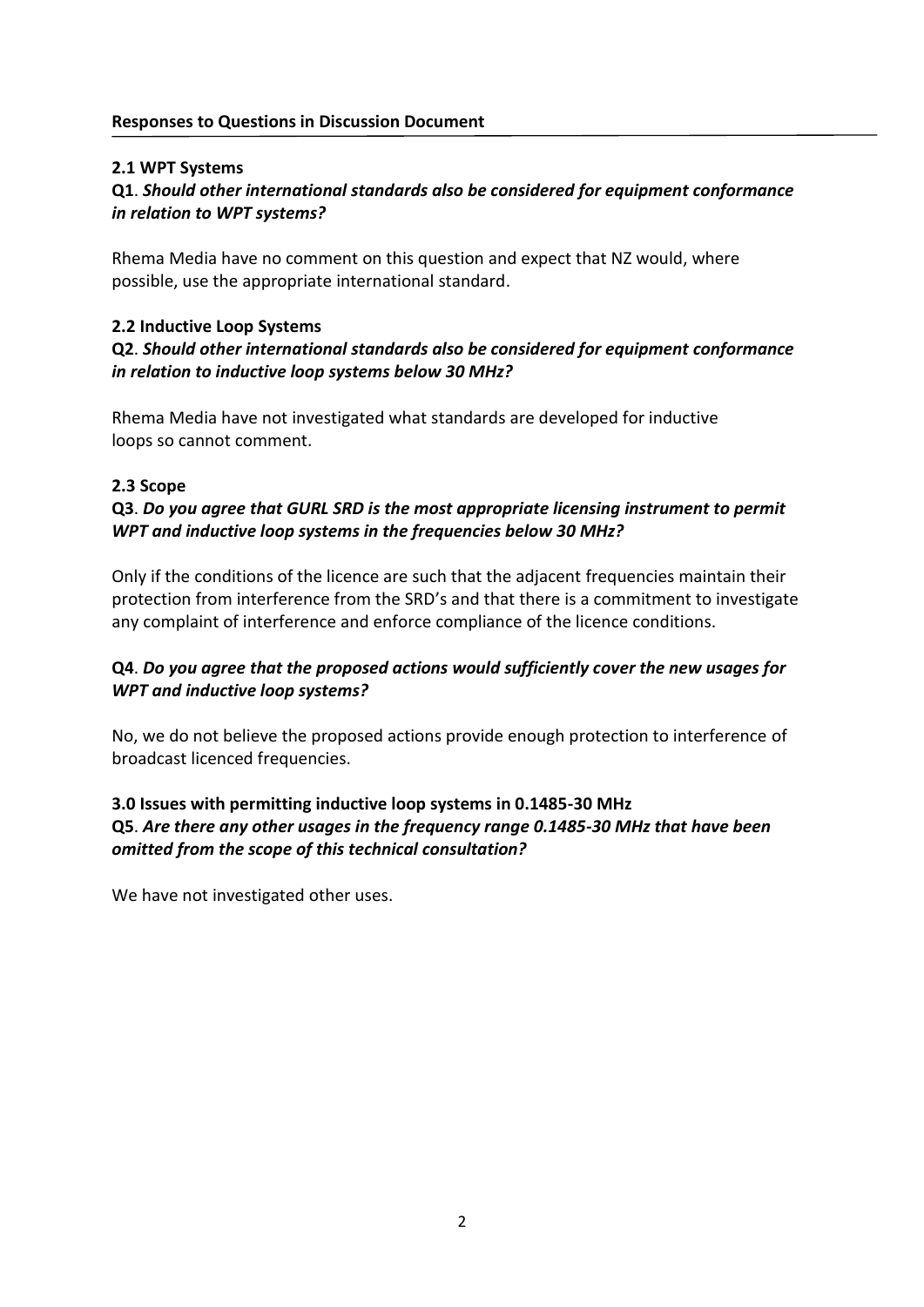**4.1 Analysis – Coexistence study between inductive loop systems and radio licences in frequencies below 30 MHz**

**Q6***. Do you agree with the use recommendation ITU-R SM.2028 for assessing technical compatibility between inductive loop systems and radio licences in frequencies below 30 MHz?*

Yes.

### **4.2 Results**

# **Q7**. *Do you agree with the results of technical compatibility between inductive loop systems and radio licences in frequencies below 30 MHz? If not, what other assessments should the Ministry consider?*

No, it is highly likely that Inductive Chargers will regularly be used within a 10M proximity of receivers and that interference with the broadcast signal will occur.

This is particularly true of the mid to high density housing that we are now seeing across our cities.

As described in the consultation document, Inductive Loop Chargers are not compatible with AM broadcast radio licences.

# **5.2 Results of Analysis – Coexistence study: Inductive loop systems and spectrum licences in AM band 0.521-1.612 MHz**

# **Q8.** *Do you agree with the results of technical compatibility between inductive loop systems and spectrum licences in the AM band 0.521-1.612 MHz? If not, what other assessments should the Ministry consider?*

No, we do not believe there is any argument to change or ignore the agreed protection limits on existing broadcast licences. We would expect RSM to carry out compliance action in the event of interference to a right holder.

If changes need to be made to allow for new technologies, then appropriate alternatives to the existing broadcast licences needs to be negotiated with existing licence holders before the new technologies can be approved.

### **6.0 Proposals**

### **Q9**. *Do you agree with the proposed changes to GURL SRD and Radio Standards Notice?*

No, the consultation document already acknowledges that AM broadcast is susceptible to "urban" interference. To simply add to that because it already exists would be failure to manage the spectrum.